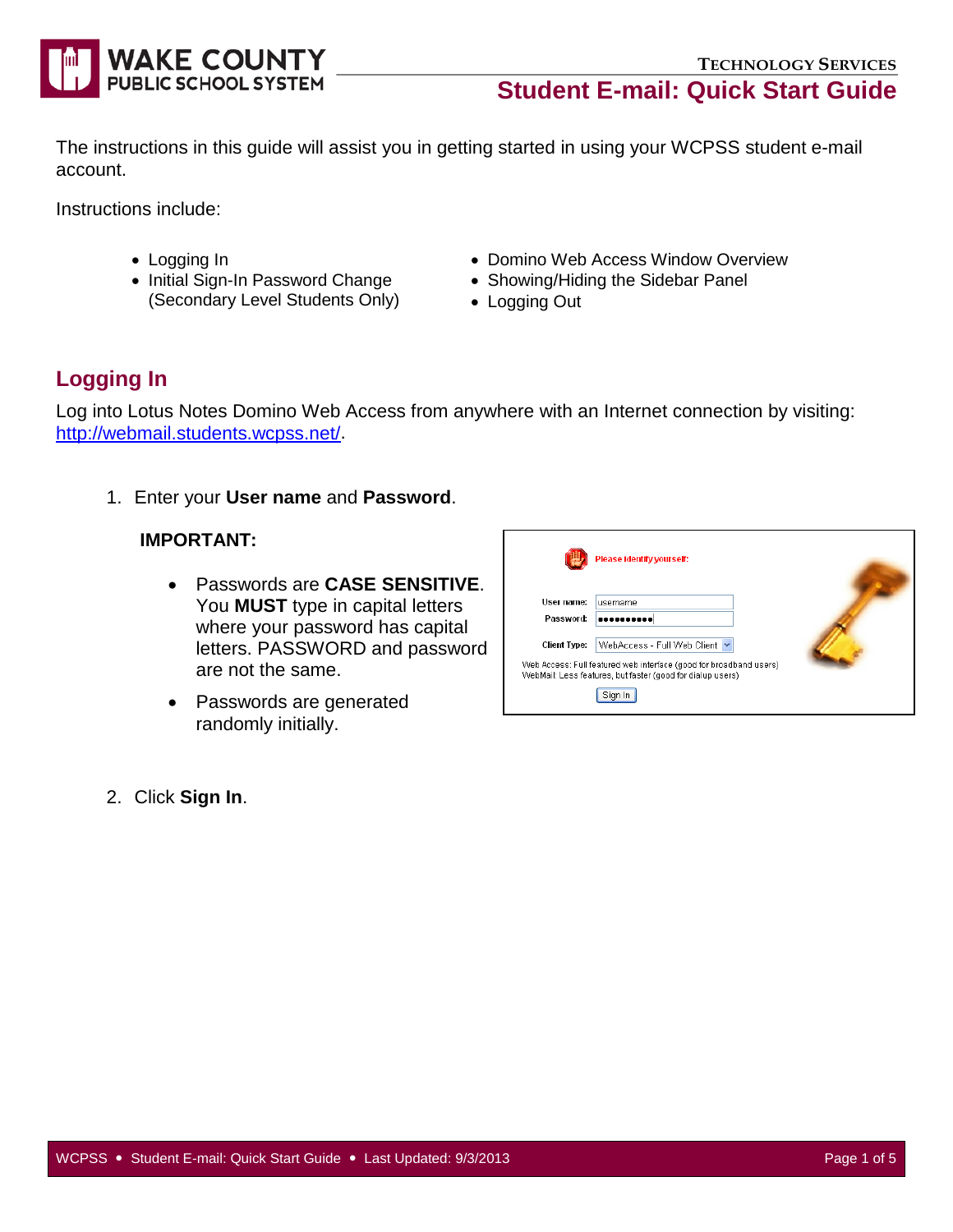



# **Initial Sign-In Password Change (Secondary Level Students ONLY)**

#### **IMPORTANT**:

- Elementary level students are **NOT** required to change their e-mail password upon initial login.
- If this is the first time you have logged into Lotus Notes Domino Web Access, you will be presented with a screen forcing you to change your initial password.
	- 1. Type in your **Old Password**
		- This is what your initial password was set to when you logged in to the system on the previous screen.
	- 2. Type in your **New Password**, and then type it again in the **Confirm Password** field.

|                   | <b>Change Password</b>                                                                           |  |  |  |  |
|-------------------|--------------------------------------------------------------------------------------------------|--|--|--|--|
|                   | Your admin has required a password change<br>before logging in. Please choose a new<br>password. |  |  |  |  |
| Old Password:     | Please enter your password information.                                                          |  |  |  |  |
| New Password:     |                                                                                                  |  |  |  |  |
| Confirm Password: |                                                                                                  |  |  |  |  |
|                   | Submit<br>Cancel                                                                                 |  |  |  |  |

#### **Password Rules:**

- Passwords must be a minimum of 8 characters in length.
- Passwords must contain a mixture of characters and numbers.
- Passwords expire after 180 days.
- 3. Click **Submit**.

#### **IMPORTANT NOTE:**

• It will take at least 15 minutes for a password reset to take effect.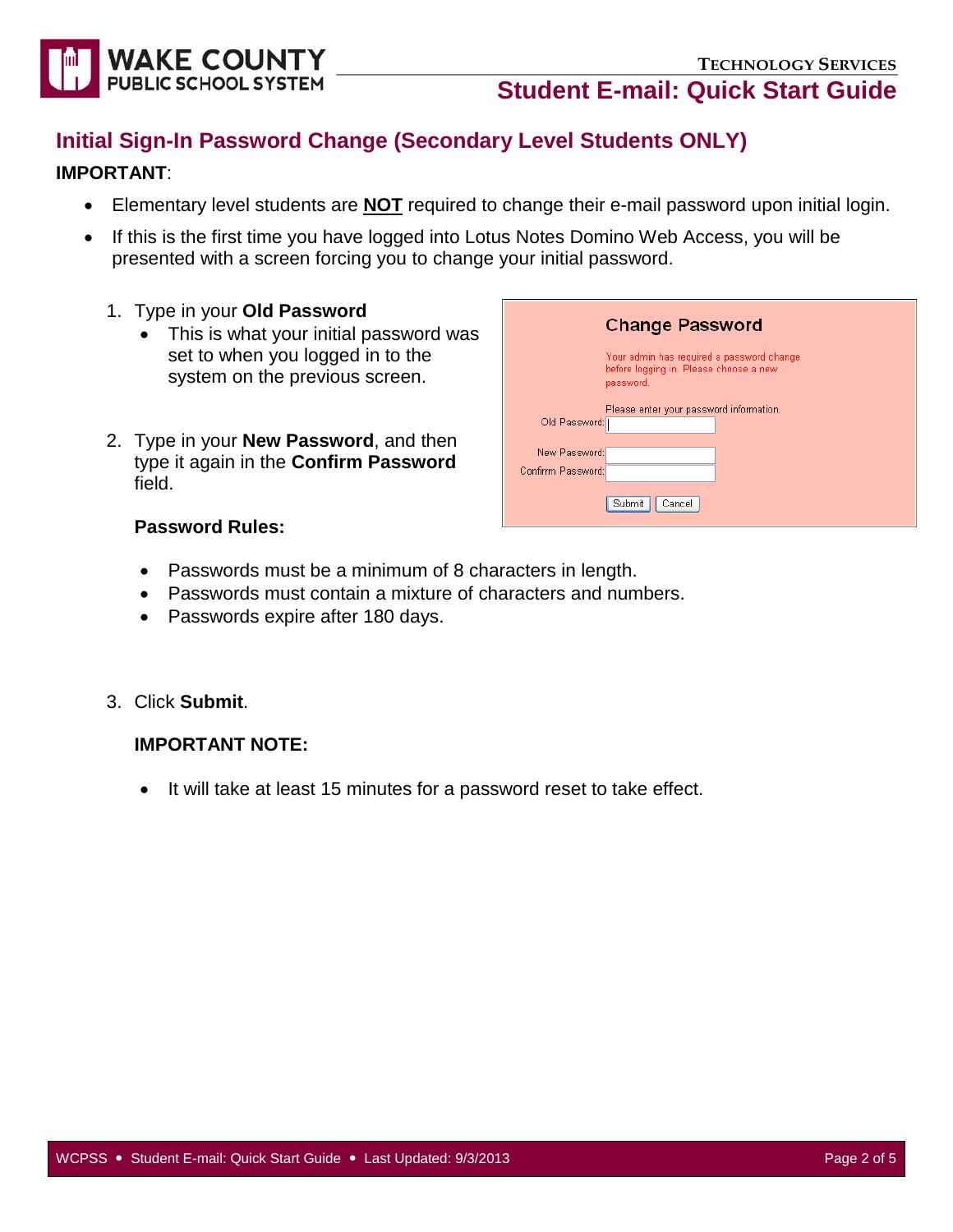

### **Domino Web Access Window Overview**

| <b>IBM.Lotus.iNotes</b>    |                        |                                                       |                  | Full <sup>V</sup>                                              | Preferences<br>Logout<br>Help $\blacktriangledown$ |
|----------------------------|------------------------|-------------------------------------------------------|------------------|----------------------------------------------------------------|----------------------------------------------------|
| ló.<br>Mail-Inbox          |                        |                                                       |                  |                                                                |                                                    |
| 出<br>四<br>ø<br>18          |                        |                                                       |                  | Search<br>Inbox                                                | <b>B</b> Help<br>面                                 |
| <b>Holt Dale</b>           | C<br>New v & Reply v   | <b>Reply</b>                                          |                  | <b>B</b> Forward ▼ ▶ ▼ Mark As ▼ <del>m</del> More ▼ A IShow ▼ | ⇔<br>眉<br>旨                                        |
| domino8.wcpss.net          | <b>⊠ ‼Sender</b>       | Subject 4                                             | Date             | $\circ$ $\circ$ $\triangleright$ $\circ$<br>Size               | <b>ABCDEFGHIJKLMNOP</b>                            |
| a Inbox                    | Rosas, Elizabeth       | [NAGW] FW: Extremely practical com05/04/09 01:23PM    |                  | ∣∧<br><b>13K</b><br>$\rightarrow$                              | А                                                  |
|                            | Loretta Cochran        | INAGVVI Google Mini Dev Question. 06/18/09 02:09PM    |                  | 10K                                                            | Accessibility<br>目<br>features described           |
| Drafts                     | Chad M. Ostroff        | [NAGW] Google Mini Dev Question.  06/17/09 05:11PM    |                  | 12K                                                            | keyboard shortcuts                                 |
| Sent                       | Andy Brush             | INAGWI Public Engagement and the C04/29/09 03:21PM    |                  | <b>17K</b>                                                     | Access keys<br>in ultralite                        |
| $\triangleright$ Follow Up | Rachel Arms            | INAGVVI Re: CSS menu help                             | 03/27/09 12:14PM | <b>13K</b>                                                     | Addresses                                          |
| All Documents              | Marc Drummond          | [NAGVV] RE: CSS menu help                             | 03/27/09 12:02PM | <b>12K</b>                                                     | entering<br>finding                                |
| <b>O</b> Junk              | AnokaCountyMN          | [NAGW] Re: displaying election result07/20/09 10:32AM |                  | <b>7K</b>                                                      | Alarms                                             |
| <sup>n</sup> Trash         | Simonis, Gregory - DOT | INAGWI Re: embedded flash file not £06/25/09 11:17AM  |                  | 8K                                                             | 鬧<br>Day-A<br>面<br>ance                            |
| <b>The Views</b>           | Sher                   | [NAGW] Re: embedded flash file not £06/25/09 10:49AM  |                  | 6K                                                             | Mon 07/20/2009                                     |
|                            | Denise Molina          | [NAGW] Re: embedded flash file not £06/24/09 02:18PM  |                  | 7K                                                             | 09:30AM 12:30PM                                    |
| <b>In</b> Folders          | Jason Morrison         | INAGVVI Re: Free Photos that are REA06/18/09 01:44PM  |                  | 23K                                                            | HPV Calls - Released (YR)                          |
| 10 Tools                   | Susan Wolak            | [NAGW] Re: Free Photos that are REA06/18/09 12:48PM   |                  | <b>7K</b>                                                      |                                                    |
|                            | Maryann Purcell        | [NAGW] RE: Free Photos that are REA06/18/09 12:42PM   |                  | <b>16K</b>                                                     |                                                    |
| <b>Ligh Other Mail</b>     | Michael McCarthy       | [NAGW] Re: Google Mini Dev Questio06/18/09 08:14AM    |                  | <b>7K</b>                                                      |                                                    |
|                            | Deacy, Debra           | [NAGW] Re: Google Mini Dev Questio06/17/09 05:52PM    |                  | <b>18K</b>                                                     |                                                    |
|                            | Simonis, Gregory - DOT | [NAGW] RE: Got a Photo Gallery? 05/08/09 12:37PM      |                  | <b>11K</b>                                                     |                                                    |
|                            | Doug Dossett           | [NAGW] Re: IT or Communications - I 04/29/09 03:21PM  |                  | 8K                                                             | Today                                              |
|                            | Lynette                | INAGWI Re: IT or Communications - I 04/29/09 10:04AM  |                  | $\ddotmark$<br>7K                                              |                                                    |

- 1. **Functional Area Switcher** Use to quickly switch between the mail, calendar, contacts, to-do's and home functions.
- 2. **Managed Tabs** Use to switch between different works in progress as multiple documents can be displayed simultaneously.
- 3. **Navigation Pane** Use to select what appears in the main window view.
- 4. **Sidebar Panel** Use to display Day-At-A-Glance and Lotus Notes Help.
- 5. **Action Bar** Use to select options needed based on function you are using. (i.e., For creating, replying and or forwarding mail, creating meetings/appointments, adding contacts, etc.)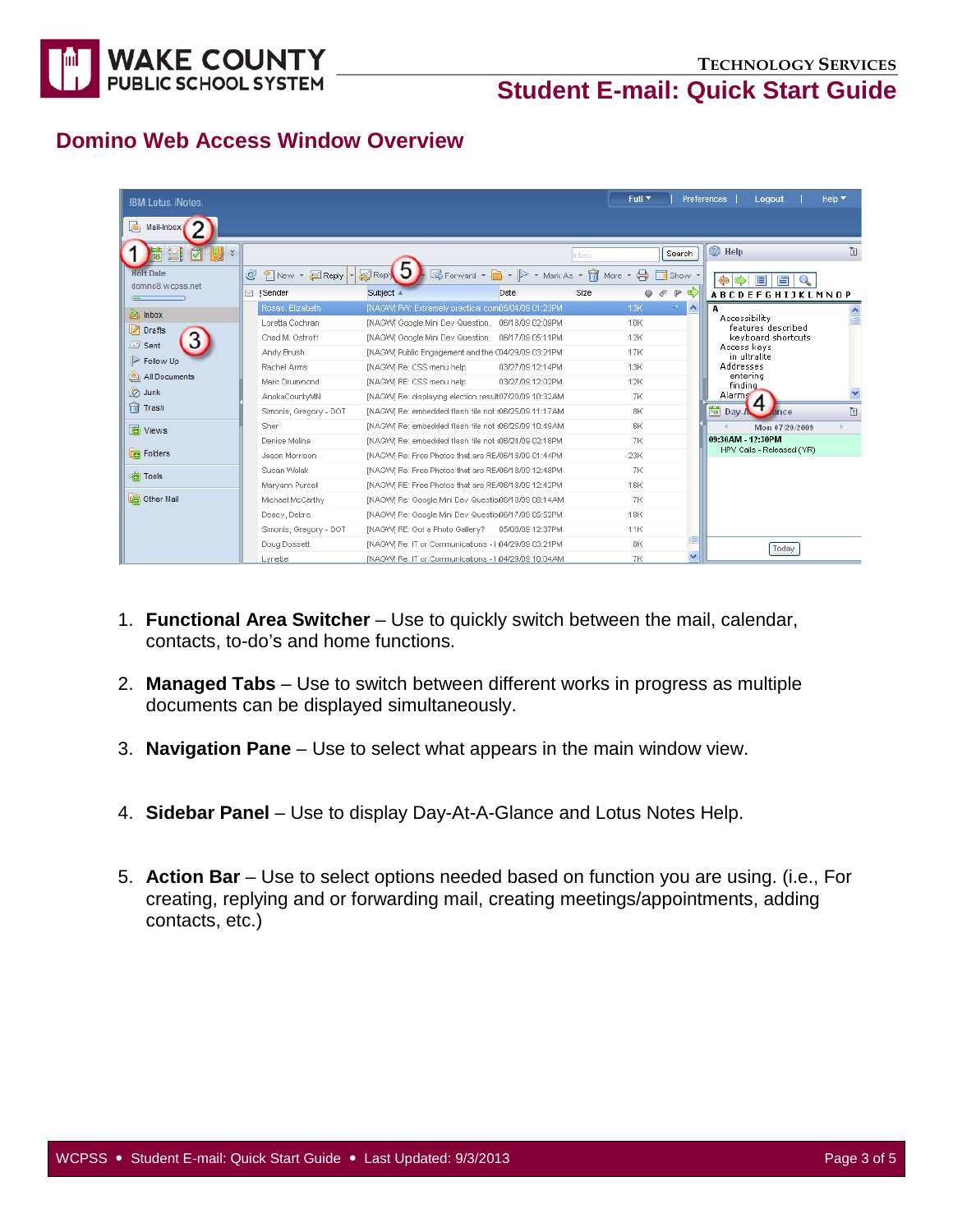

## **Showing/Hiding the Sidebar Panel**

You can choose to show or hide the Sidebar panel as needed to view Day-At-A-Glance and the Lotus Notes Help feature.

1. Click the **handle** located on the right-hand side of the main window view to expand or collapse the sidebar.

- OR -

- 1. Click **Show** located on the right side of the action bar.
- 2. Select **Sidebar**.
- 3. Select **Sidebar Panels**.
- 4. Click **Day-At-A-Glance** and **Help**.

You may adjust the sidebar panel's viewing size by using your mouse and dragging the panel bars to the **left or right** or **up and down** as needed.